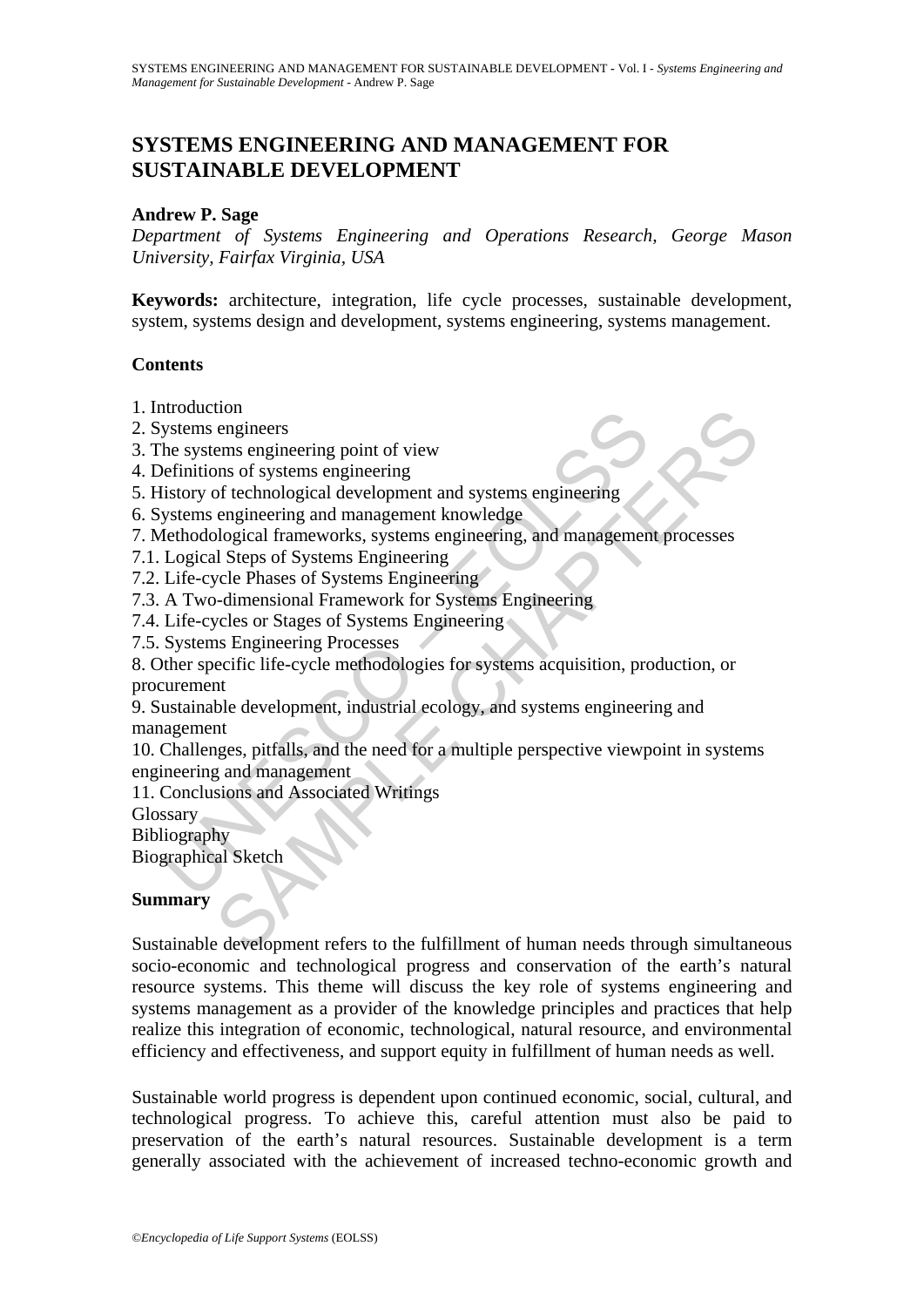preservation of the environment and natural resources. It requires the development of enlightened institutions and infrastructure and appropriate risk management to assure intergenerational equity, intragenerational equity, and biodiversity conservation. Each of these issues taken separately poses major challenges for systems engineering and systems management, as does the aggregate issue as well.

A simple functional definition of systems engineering is that it is the art and science of producing a product or a service, based on phased efforts that involve *definition* of the desired end result of the effort followed by *development* of the product or service and culminating with *deployment* of this in an operational setting that satisfies user needs. The product system or service system is functional, reliable, of high quality, and trustworthy; and has been developed within cost and time constraints through use of an appropriate set of methods and tools. In this theme, we are concerned with the engineering of large-scale systems, or systems engineering. We are especially concerned with strategic level systems engineering and the technical direction efforts needed to bring about the engineering of a system, or systems management. We are also very concerned with the role of these in sustainable development.

example with strategic level systems engineering and the technicity concerned with strategic level systems engineering and the technicity concerned with the role of these in sustainable development.<br>
Solution the role of t This theme will discuss: basic principles of systems engineering and management for sustainable development, including: cost effectiveness assessment; decision assessment, tradeoffs, conflict resolution and negotiation; research and development policy; industrial ecology; and risk management strategies for sustainability. The emphasis throughout will be upon the development of appropriate life-cycles for processes that assist in the attainment of sustainable development, and in the use of appropriate policies and systems management approaches to ensure successful application of these processes.

# **1. Introduction**

something with strategic level systems engineering and the technical direction efficing<br>with strategic level systems engineering and the technical direction efform<br>and with strategic level systems engineering and the techn Systems engineering is a management technology, as suggested in Figure 1. Technology refers to the organization, application, and delivery of scientific knowledge for the betterment of a client group. This is a functional definition of technology as a fundamentally human activity. A technology inherently involves a purposeful human extension of one or more natural processes. Management involves the interaction of the organization with the environment. A purpose of management is to enable organizations to better cope with their environments so as to achieve purposeful goals and objectives. Consequently, a management technology involves the interaction of technology, organizations concerned with both the evolution and use of technologies, and the environment. Information and associated knowledge represent the adhesive that enables these interactions and are very important quantities that are assumed to be present in the management technology that is systems engineering. This strongly couples notions of systems engineering with those of technical direction or systems management of technological development, rather than exclusively with one or more of the methods of systems engineering, important as they may be for the ultimate success of systems engineering and systems management efforts.

There are three different life-cycles for technology evolution: system planning and marketing; research, development, test and evaluation (RDT&E); and system acquisition, production, or procurement. These are all generally needed for the evolution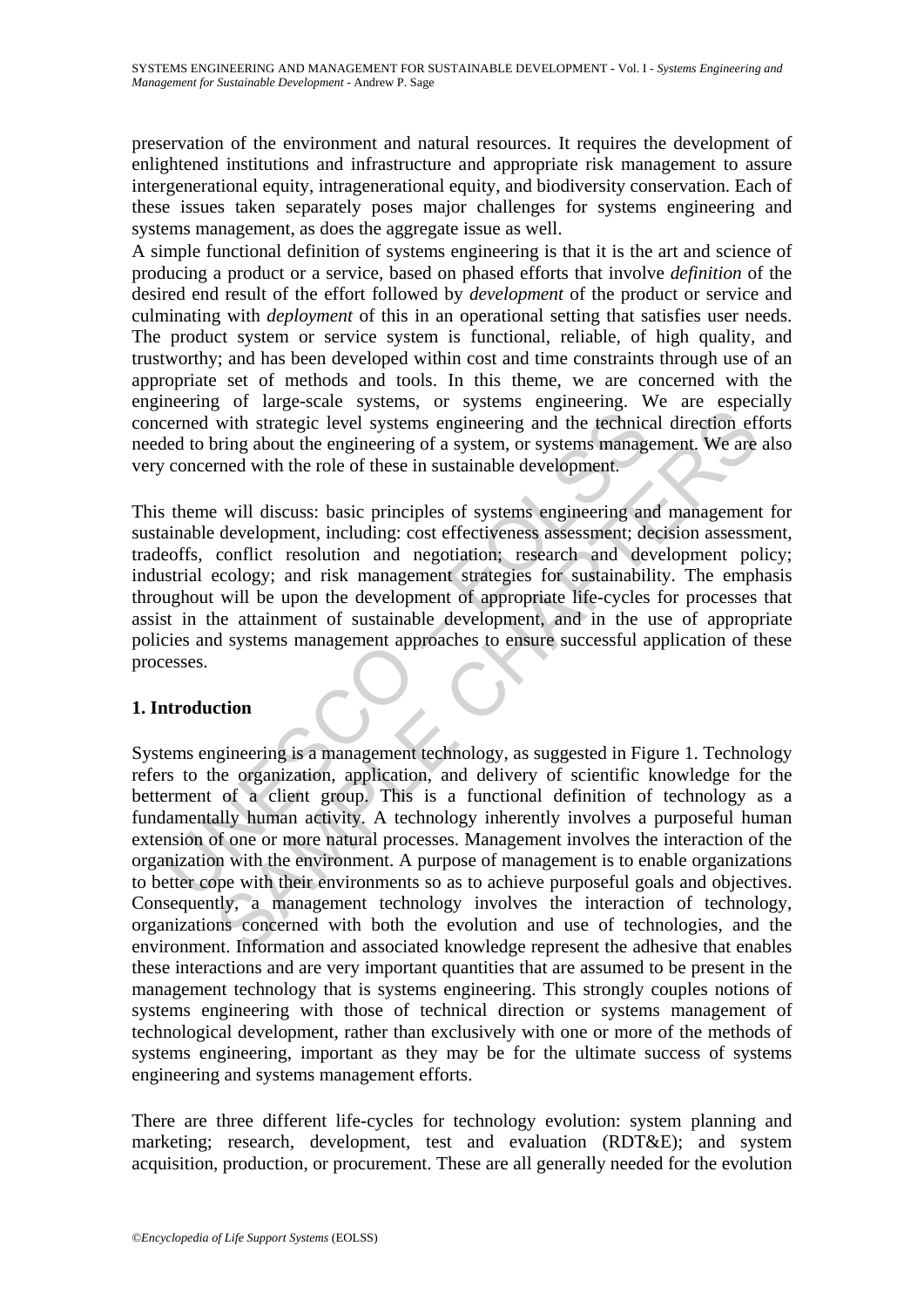of trustworthy products and services, and each primarily involves use of one of the three types of knowledge: knowledge perspectives, knowledge principles, and knowledge practices.

Systems engineers are concerned with the appropriate definition, development, and deployment of systems. These comprise a set of phases for a systems engineering lifecycle. There are many ways to describe the life-cycle phases of systems engineering processes. Each of these models, and those that are outgrowths of them, are comprised of the three phases of definition, development, and deployment. For pragmatic reasons, a typical life-cycle will almost always contain more than three phases. Generally, they take on a "waterfall" like pattern, although there are a number of modifications of the basic waterfall, or "grand-design life-cycle," to allow for needed incremental and evolutionary development of systems.

nagement of the systems. There are many exceptions of systems.<br>
Inagement of the systems engineering process, which is called systems end the level of systems management. Often, one result of these f<br>
system is defined, de by accusion-toring process, which is called systems managem<br>essary for success. There are many examples of systems engineering fail<br>of systems management. Often, one result of these failures is that<br>inclining in different Management of the systems engineering process, which is called systems management, is very necessary for success. There are many examples of systems engineering failures at the level of systems management. Often, one result of these failures is that the purpose, function, and structure of a new system are not identified sufficiently before the system is defined, developed, and deployed. These failures are generally the result of costly mistakes that could have been avoided. A major objective of systems engineering, at the strategic level of systems management, is to take proactive measures to avoid these difficulties and also to ensure sustainability.

System management and integration issues are of major importance in determining the effectiveness, efficiency, and overall functionality of system designs. To achieve a high measure of functionality, it must be possible for a system design to be efficiently and effectively produced, used, maintained, retrofitted, and modified throughout all phases of its life-cycle. This begins with need conceptualization and identification, and continues through specification of system requirements and architectures, to ultimate system installation, operational implementation or deployment, evaluation, and maintenance throughout a productive system lifetime.

There are many difficulties associated with the production of functional, reliable, and trustworthy systems of large scale and scope. These potential difficulties, when they are allowed to develop, can create many problems that are difficult to resolve. They include:

- inconsistent, incomplete, and otherwise imperfect system requirements and specifications
- system requirements that do not provide for change as user needs evolve over time
- lack of proper concern for satisfying the functional needs of the customer and inappropriate attention to assurance that the overall life-cycle of product development and use is conservative of natural resource use
- much attention to solving the defined problem correctly, but much less attention to being sure that the correct problem has been defined
- poorly defined management structures for product, or service, development and deployment.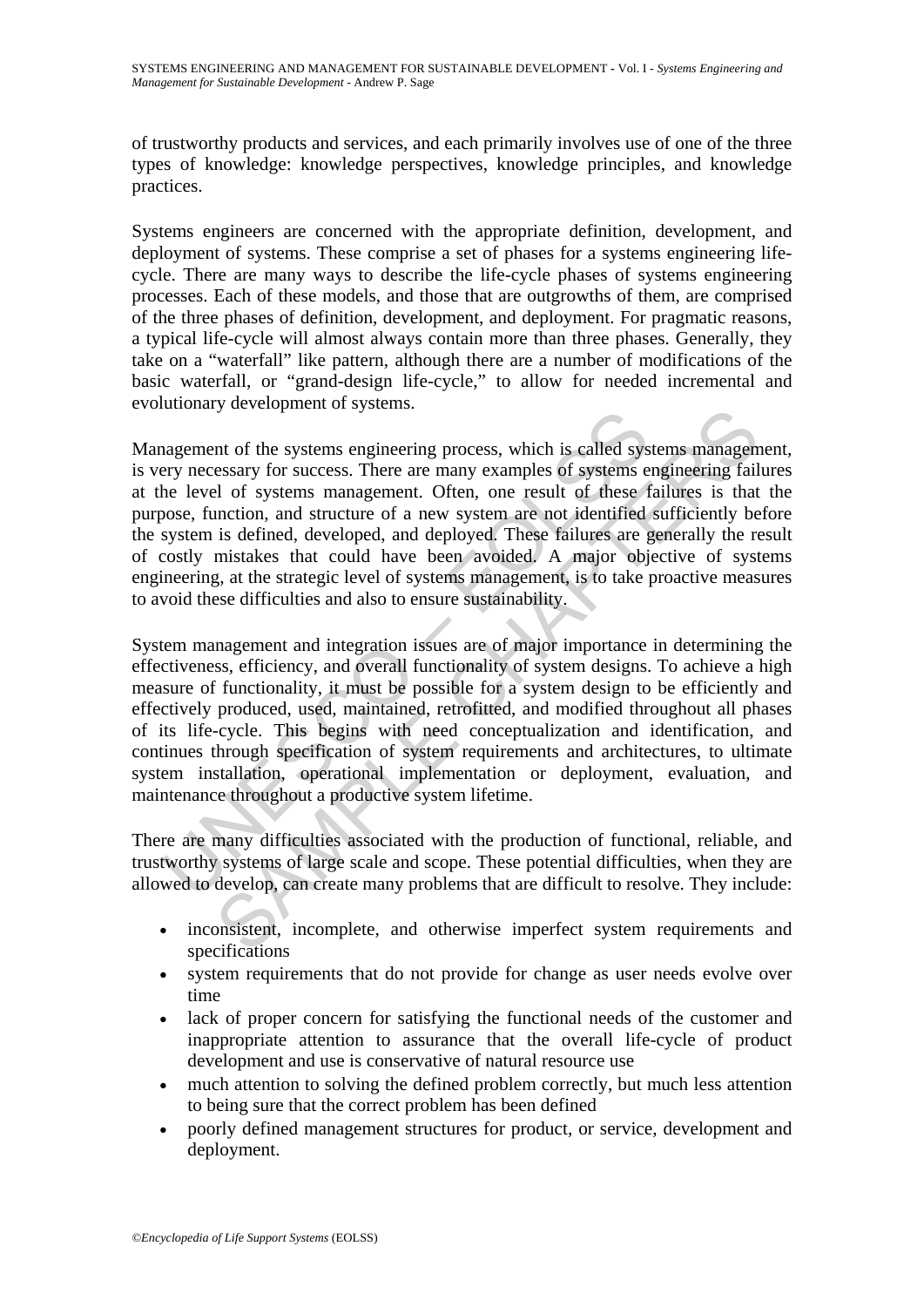These lead to delivered products and services that are difficult to use, do not solve the intended problems, operate in an unreliable fashion, are not maintainable, are overly consumptive of natural resources and damaging to the environment, and that – as a result – are only used for a very short time. Sometimes these failures are so great that operational products and services are never even fully developed, much less operationally deployed, before plans for the product or system are abruptly canceled.

These same studies generally show that the major problems associated with the production of trustworthy systems have more do with the organization and management of complexity than with direct technological concerns that affect individual subsystems and specific physical science areas. Often the major concern should be more associated with the definition, development, use, and management of an appropriate production process or product line than it is with the actual product itself. Direct attention to the engineering of the product or service system without appropriate attention to the *process* needed to engineer a sustainable system will often lead to a low quality and expensive outcome that is unsustainable.

External and it is with the wall threat threat threat threat threat threat threat threat in product or service system withot appropriate atter<br>ded to engineer a sustainable.<br>Analy cases, if not most, proper application of product me main is with a tectual product restrict ancustor and is well product or service system without appropriate attention to the prongineer a sustainable, sees, if not most, proper application of one or more technolo In many cases, if not most, proper application of one or more technologies is necessary to ameliorate an existing problem or fulfill an existing need through definition, development, and deployment of a system. However, successful application of technology to major problem areas must consider three levels at which solutions may be sought – symptoms, institutions, and values – or we may well be confronted with a technological system looking for a problem. This is especially the case when we approach problems only at the level of such symptoms as unemployment, bad housing, inadequate health care delivery, pollution, hunger, or poverty. A technological fix is found that addresses symptoms only, and the resulting "solutions" create the illusion that the outpouring of huge quantities of money to ameliorate symptoms will actually resolve the fundamental underlying problem. Attacking problems at the level of institutions would allow the design of new institutions and new organizations to make full and effective use of new technologies. This is generally a major improvement on what results when we consider problem abatement only at the level of removal of symptoms. Approaching issues at the level of values enables simultaneous adaptation of human needs, technological capabilities, and sustainability considerations. The need to replace product orientation with functionality orientation, along with the associated changes in consumption patterns, is basically a value change need.

Systems engineering efforts are very concerned with technical direction and management of the process of systems definition, development, and deployment, or systems management. Through adopting and applying the management technology of systems engineering, we aim to ensure that correct systems are designed, and not just that system products are correct according to some potentially ill-conceived notion of what the system should do. Appropriate metrics to enable efficient and effective error prevention and detection at the level of systems management and at the process and product level will result in systems engineering products that are "correct" in the broadest possible meaning of this term. To ensure that correct systems are produced requires that considerable emphasis be placed on the frontend of each of the systems engineering life-cycles.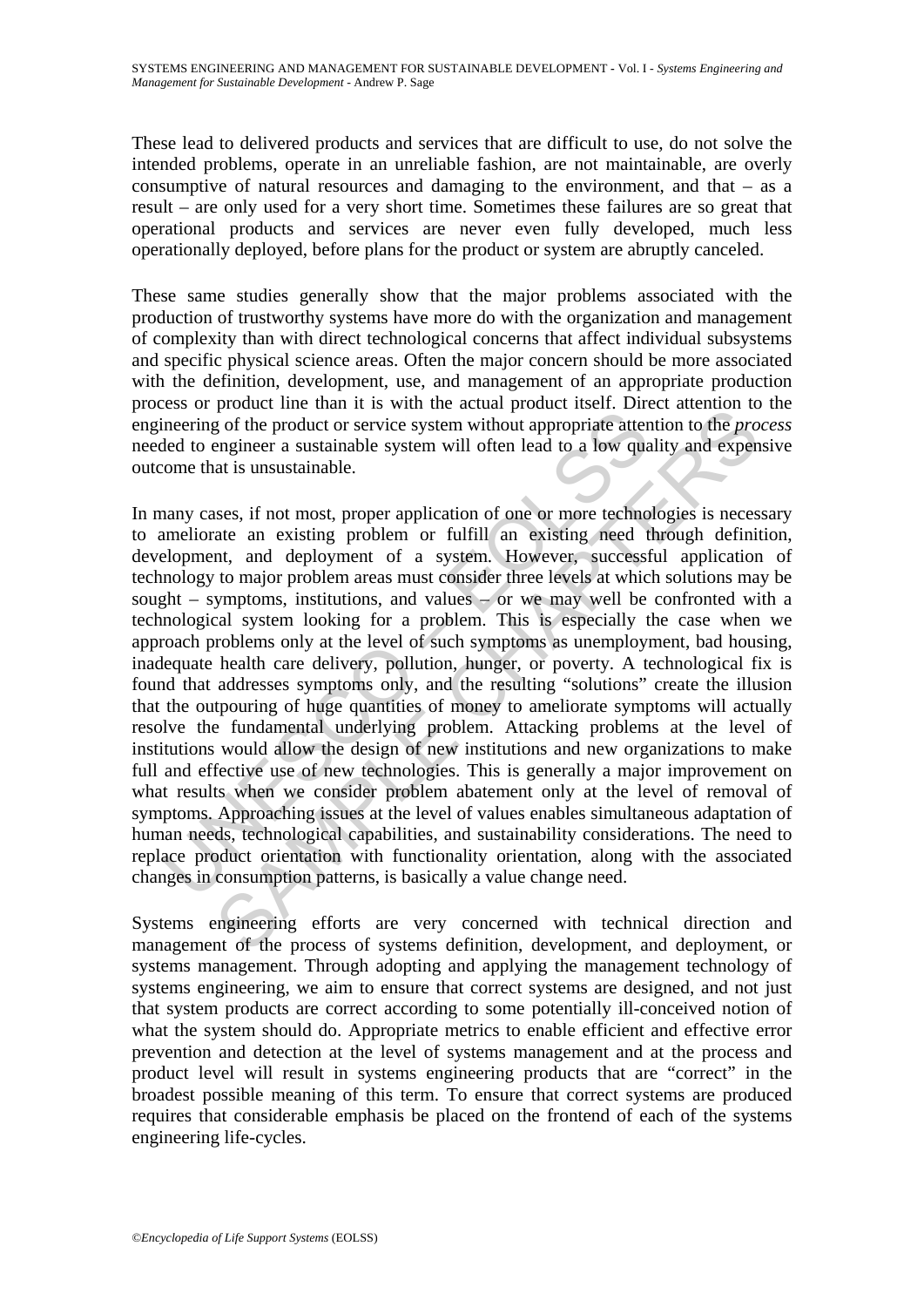In particular, there needs to be considerable emphasis on the accurate definition of a system – what it should do, and how people should interact with it – before one is produced and implemented. In turn, this requires emphasis upon conformity to system requirement specifications, and the development of standards to ensure the compatibility, inheritability, and sustainability of system products and services. Such areas as documentation and communication are important in all of this. Thus, we see the need for the technical direction and management technology efforts that comprise systems engineering, and the important role of process and systems management related concerns in this.

There are many ingredients associated with the development of a trustworthy system. From a top down perspective, the following ingredients are surely present:

- systems engineering processes, including process development life-cycle and process configuration management (see also "Life-cycles")
- process risk management, operational level quality assurance and evaluation, and product risk and development standards (see also "Risk management")
- a pattern of systems issues that results in a proper geographic distribution of systems, and their evolution and emergence over time
- metrics for quality assurance and sustainability, and process and product evaluation
- metrics for cost estimation, and product cost and operational effectiveness evaluation (see also "Life-cycle costing")
- strategic quality assurance and management, or total quality management (see also "Total quality management")
- organizational cultures, leadership, and process maturity
- re-engineering at the levels of systems management, organizational processes and product lines, and product.

Systems engineering processes, including process developm<br>
process configuration management (see also "Life-cycles")<br>
process risk management, operational level quality assurant<br>
and product risk and development standards There are a number of related issues that concern enterprise management and systems integration, economic systems analysis, cognitive ergonomics, and system assessment and evaluation for trustworthiness and sustainability.

tems engineering processes, including process development life-cycle<br>cess configuration management (see also "Life-cycles")<br>product risk and development standards (see also "Risk management")<br>attern of systems issues that These ingredients and issues usually interact with one another, often strongly. One of the first aims of systems management must be to identify an appropriate process lifecycle that is sustainable and that will lead to production of a reliable and durable system. This life-cycle involves a sequence of phases.

These phases include identification of client requirements and the needs for the overall process and product to be sustainable, translation of these requirements into (hardware and) software requirement specifications, development of system architectures, detailed design and production of the system, operational implementation and evaluation, and maintenance of the delivered product or service over time. The precise life-cycle that is followed will depend upon the clients' needs. It will also depend upon such overall environmental factors as existing system components, or subsystems, into which a new system must be integrated, natural resource considerations, and the presence of existing software modules that may be retrofitted and reused as a part of the new system.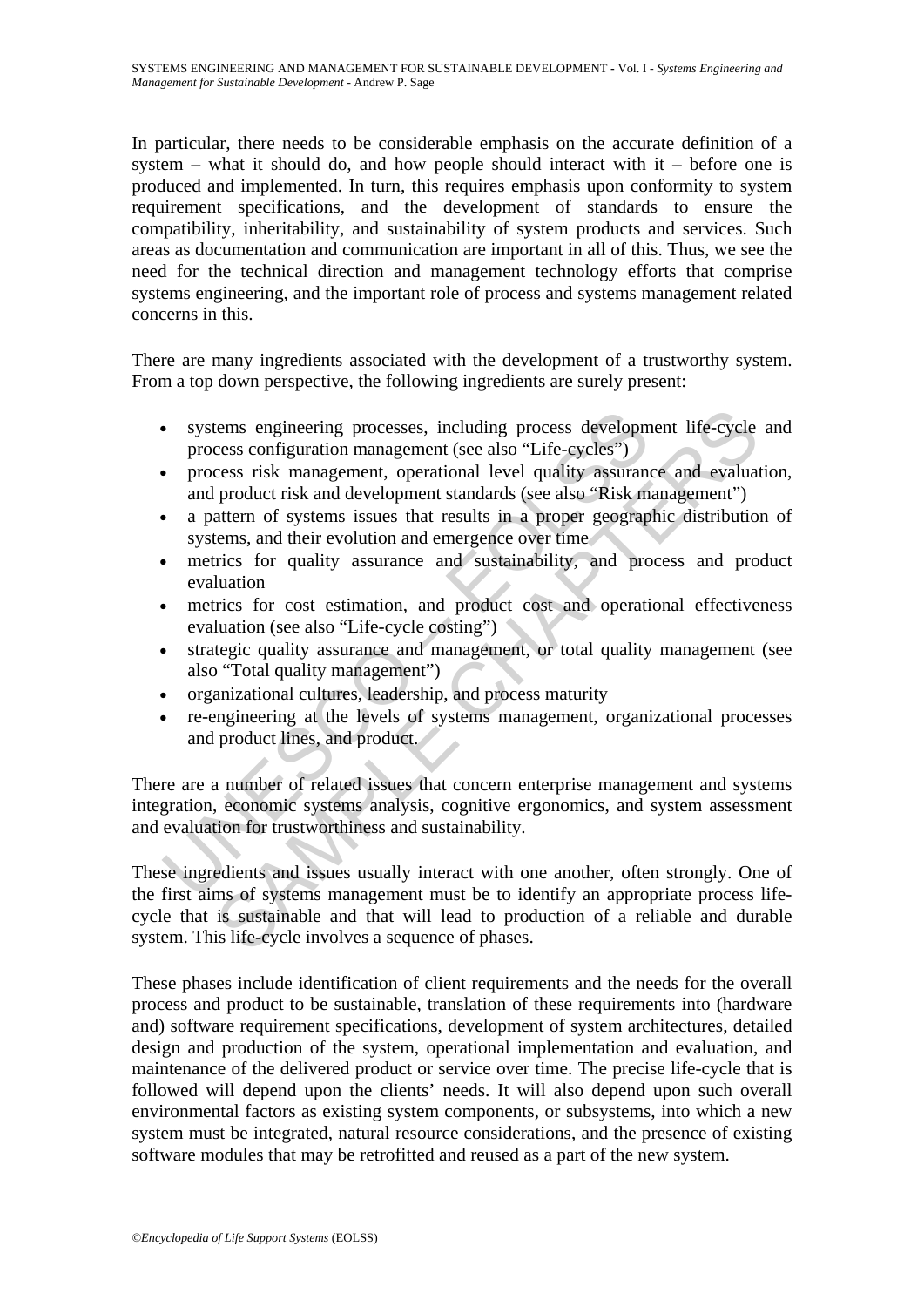This need for system integration brings about a host of systems management and, in many cases, legal and regulatory issues that are much larger in scale and scope that those associated with product development only (see also "Systems integration"). In a similar manner, the development of appropriate system-level architectures is very important as the efficiency and effectiveness of systems architecture greatly affect the ease with which systems can be integrated and maintained and, therefore, of the extent to which an operational system is viewed as trustworthy in satisfying user functional needs, being of high quality, and sustainable (see also "Systems architectures").

The metrics of cost analysis, or cost estimation for systems enginee<br>and economic estimation for software and information technology also include effectiveness analysis or estimation of software parious ways. This couples a ranal, netcomes are lected to enable the netcomes in the context curvey. Inexerty<br>of cost analysis, or cost estimation for systems engineering. They incommic estimation for software and information technology based syste Once an appropriate systemic process development life-cycle has been identified, configuration management plans are decided on (see also "Configuration management"). This involves defining a specific development process for the set of lifecycle tasks at hand. Metrics are needed to enable this to be done effectively. These are the metrics of cost analysis, or cost estimation for systems engineering. They include cost and economic estimation for software and information technology based systems. They also include effectiveness analysis or estimation of software productivity indices in various ways. This couples the notion of development of an information technology or software (or other) product to notions concerning the process needs associated with developing this product. It is becoming widely recognized that these metrics and indices must form part of a process management approach for process, and ultimately product, improvement if substantial progress is to be made in such important areas as sustainability.

Thus, there are a large number of issues associated with systems engineering as a catalyst for innovation, quality, and sustainable development. There are four principle messages developed that provide benchmarks for the efforts in this theme.

- Much contemporary thought concerning innovation, productivity, sustainability, and quality can be easily cast into a systems engineering and management framework.
- Industrial ecology, and information ecology and knowledge management efforts, and organizational and infrastructure re-engineering efforts are a natural compliment to systems engineering and management perspectives.
- The overall framework for sustainability can be valuably expressed within systems engineering and management.
- The information technology revolution provides the necessary tool base that, together with systems engineering and systems management, provides the wherewithal to allow the necessary process level improvements for the development of sustainable systems of all types.

Further, the relatively large number of ingredients required to accomplish the needed changes fit well within a systems engineering framework. Our discussions also illustrate that systems engineering constructs are useful not just for managing major systems engineering projects according to government and industry requirements, but also for creative management of the organization itself.

Here, we discuss some fundamental introductory considerations associated with the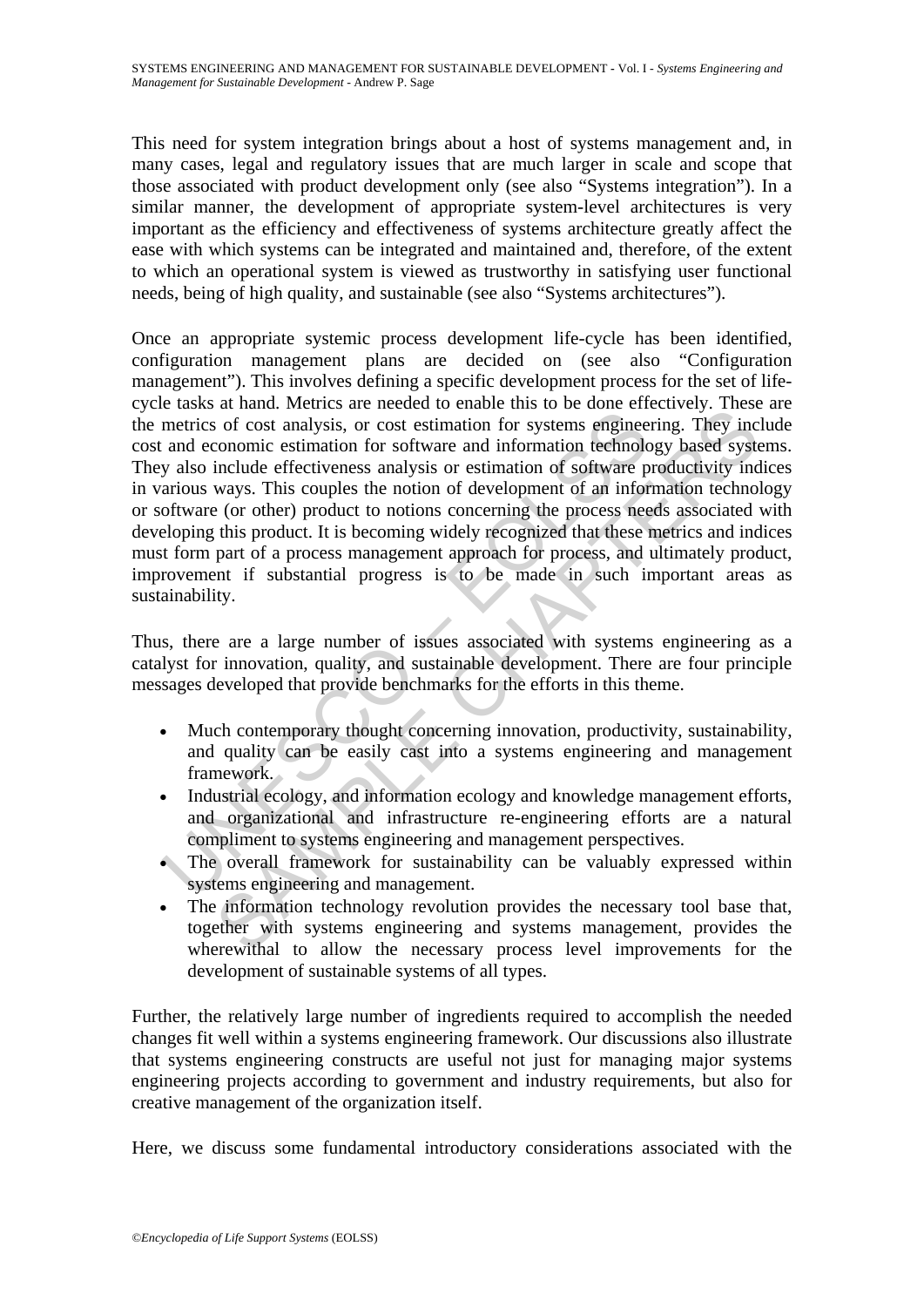engineering of large-scale systems, or systems engineering. We begin by considering the need for systems engineering, and then providing several definitions of it. We next present a discussion of systems engineering processes or systems engineering lifecycles. A life-cycle is the product line, or process, that is used to create a product or service, or perhaps even another process. We will also discuss the three functional levels, or considerations, that are associated with systems engineering:

- systems methods and tools
- systems engineering life-cycle processes, or methodology
- systems management.

meeting and for problem solving through use of a systems eng<br>
we aim to provide an overview of where we wish to go. We<br>
e a te aim to provide a brief indication of the history of systems engineering and<br>
e of the associate g and for problem solving through use of a systems engineering approm<br>im to provide an overview of where we wish to go. We will also atternal<br>tat it is that systems engineers do, and what a large-scale system is. We<br>brief Our major focus in most of this theme is on methods and processes both for systems engineering and for problem solving through use of a systems engineering approach. Here we aim to provide an overview of where we wish to go. We will also attempt to indicate what it is that systems engineers do, and what a large-scale system is. We will provide a brief indication of the history of systems engineering and will also discuss some of the associated challenges and pitfalls. In a subsequent section, we will discuss a framework or methodology for systems engineering. We will indicate that this framework is generally comprised of three fundamental steps:

- issue formulation, such as to identify the needs to be fulfilled and the requirements associated with these in terms of objectives to be satisfied, constraints and alterables that affect issue resolution, and the generation of potential alternate courses of action
- issue analysis, such as to enable us to determine the impacts of alternative courses of action, including possible refinement of these alternatives
- issue interpretation, such as to enable us to rank order the alternatives in terms of need satisfaction and to select one for implementation or additional study.

We will apply these systems engineering steps of formulation, analysis, and interpretation to a variety of situations that should enable us to develop an understanding of systems engineering and problem solving efforts.

# **2. Systems Engineers**

What do systems engineers do? The answer to this question is ostensibly straightforward. They *define, develop, and deploy systems of all types*. The systems (products or services) they engineer usually involve many considerations associated with both the users or clients who want them and the implementation specialists who much ultimately produce or manufacture them. Thus, systems engineering is a human, organizational, and technology based effort that is inherently multi-disciplinary and transdisciplinary in nature. Often, it is said that systems engineers deal with systems that are large in scale and large in scope. Sometimes it is said that these systems are "complex:" they comprise many parts that are related to each other in ways that are often not fully understood, that evolve over time, and emerge in often unpredictable ways.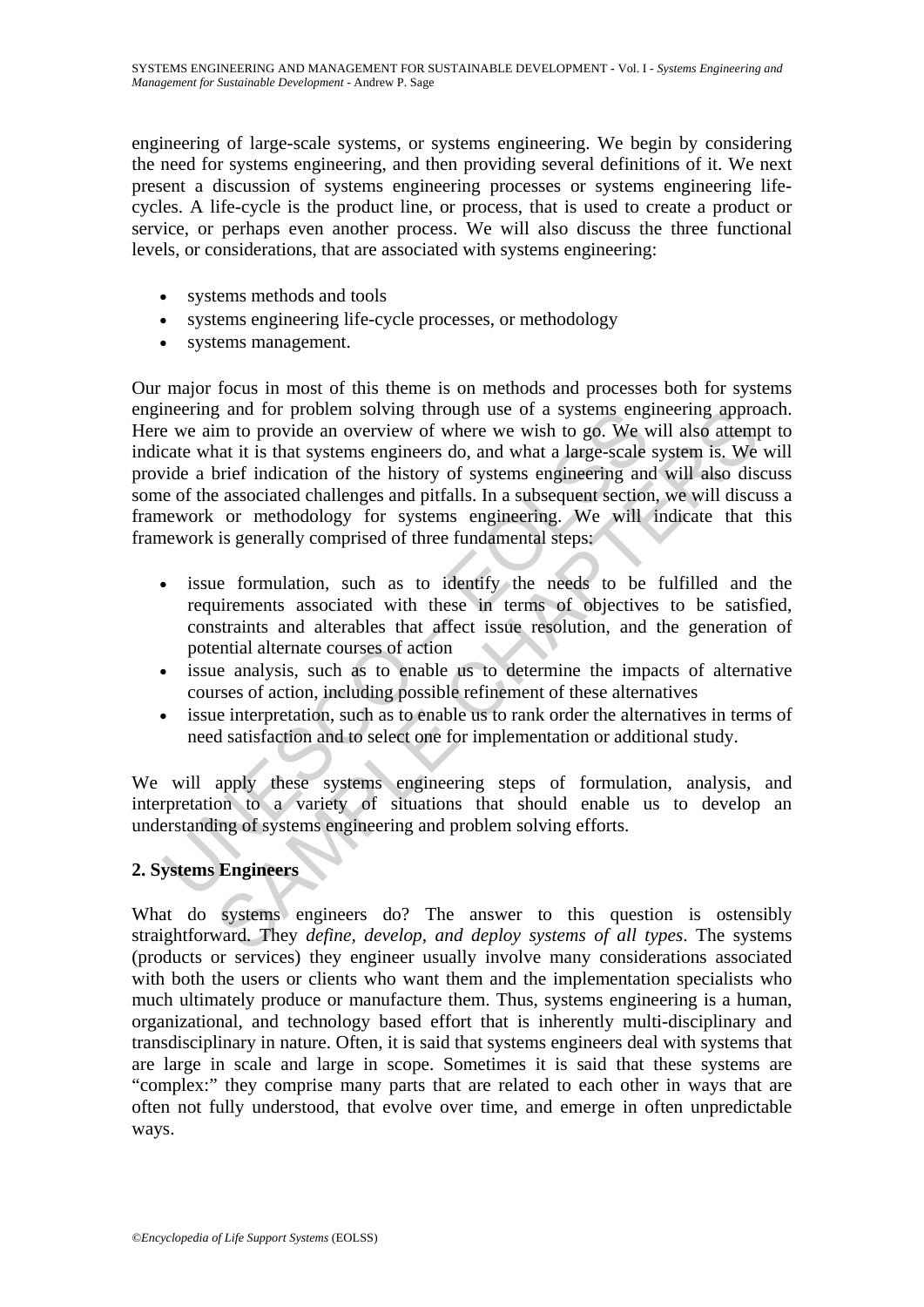Systems engineers often lead teams of experts in various areas of disciplinary specialization who work together in efforts that are wide in scope, in that they involve human, economic, technical, environmental, and other considerations. This is sometimes called systems management. Many examples of large-scale systems can be found by looking at big projects that are typically coordinated by the systems engineering department of many modern companies. These include airport planning and operations, command-and-control systems, management information systems, software development projects, urban planning, plant layout and manufacturing operations, Internet and telecommunications systems, and especially the plethora of issues that affect sustainable development, to name but a few.

Example 2012<br>
The mentation so as to avoid mistakes that, in the "real" system<br>
rementation so as to avoid mistakes that, in the "real" systems<br>
ensive and possibly even dangerous. System failures may be exp<br>
correct, thou Extra heads. Such prototypes can save mean mean money of anoual diation so as to avoid mistakes that, in the "real" system, could be<br>and possibly even dangerous. System failures may be expensive to diagnotal to analyze and Often system engineers build relatively inexpensive models of proposed projects to refine and test new ideas. Such prototypes can save much time and money by allowing experimentation so as to avoid mistakes that, in the "real" system, could be very expensive and possibly even dangerous. System failures may be expensive to diagnose and correct, though they are often not difficult to detect. Because systems engineers know how to analyze and understand complicated situations, they are often called on to organize knowledge for executive decision-makers. In this role, they perform systems analyses to develop and evaluate policies and programs and typically function as consultants or as technical direction and staff support to management. Thus, in developing and implementing large-scale systems, systems engineers must also understand and appreciate human, organizational, and behavioral concerns, as well as concerns involving technology.

TO ACCESS ALL THE **68 PAGES** OF THIS CHAPTER, Visit: http://www.eolss.net/Eolss-sampleAllChapter.aspx

### **Bibliography**

- - -

Allenby, B. R. 1999. *Industrial Ecology: Policy Framework and Implementation*. Englewood Cliffs, N.J., Prentice Hall. [This is one of the first textbooks on industrial ecology and is written by a person who has made major contributions to this field.]

Allenby, B. R. 1999. Earth Systems Engineering: The Role of Industrial Ecology in an Engineered World. *Journal of Industrial Ecology*, Vol. 2, No. 3, pp. 73–93. [This paper contains useful thoughts on systems engineering with due considerations to the earth and natural resource preservation.]

Allenby, B. R.; Richards, D. J. (eds.) 1994. *The Greening of Industrial Ecosystems*. Washington, D.C., National Academy Press. [This edited work provides a number of very relevant perspectives on industrial ecology.]

Anderson, E. S. 1994. *Evolutionary Economics: Post-Schumpeterian Contributions*. New York, Pinter. [This text describes development in evolutionary economics essentially up to the present time.]

Blanchard, B. S.; Fabrycky, W. J. 1998. *Systems Engineering and Analysis*. 3rd Edn. Englewood Cliffs, N.J., Prentice Hall. [This is a classic work on systems engineering.]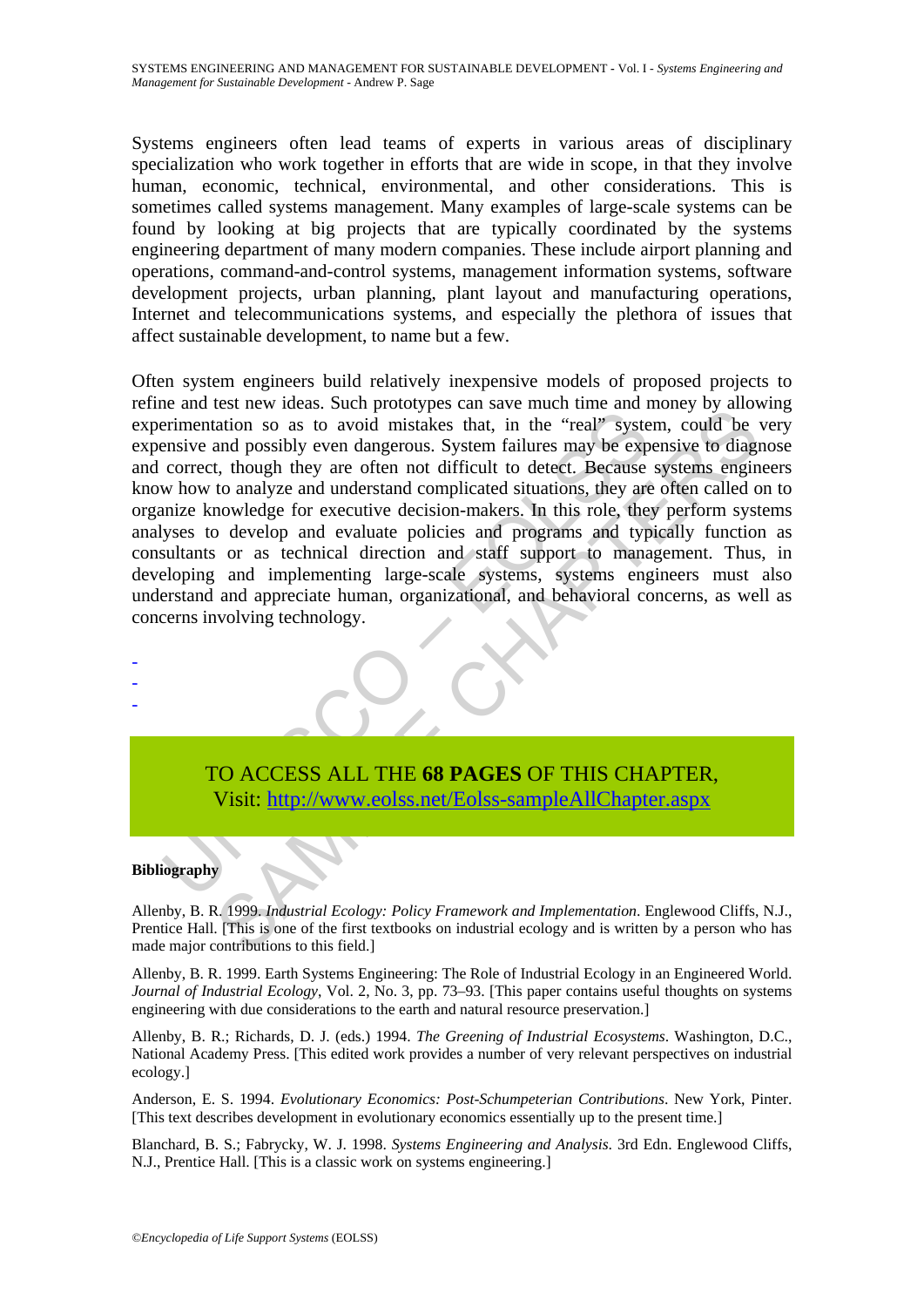Boar, B. H. 1999. *Constructing Blueprints for Enterprise IT Architectures*. New York, Wiley. [This work describes one useful approach for constructing system architectures.]

Boehm, B. 1988. A Spiral Model for Software Development and Enhancement, *Computer*, Vol. 21, No. 5, May, pp. 61–72. [This seminal work introduced the spiral life-cycle, which used risk analysis and prototyping, and was a precursor to the major interest shown today in evolutionary development.]

Casti, J. L. 1997. *Would-be Worlds: How Simulation is Changing the Frontiers of Science*. New York, Wiley. [This is an excellent introductory work on complex adaptive systems and simulation of these systems.]

Ekman, S. 1997. Industrial Ecology: A Historical View, *Journal of Cleaner Production*, Vol. 5, No. 1, pp. 1–12. [This is an authoritative history of the development of the field of industrial ecology.]

Fiskel, J. 1998. *Design for Environment: Creating Eco-Efficient Products and Processes*. New York, McGraw Hill. [A useful work on green design and design for environment.]

Forrester, J. W. 1969. *Urban Dynamics*. Cambridge, Mass., MIT Press. [An excellent early work on creating models using system dynamics.]

Graedel, T. E. 1998. *Streamlined Life-Cycle Assessment*. Upper Saddle River, N.J., Prentice Hall. [A useful work on life cycles and life-cycle assessment.]

Graedel, T. E.; Allenby, B. R. 1995. *Industrial Ecology*. Upper Saddle River, N.J., Prentice Hall. [An excellent, and one of the first, works on industrial ecology.]

Hall, A. D. 1962. *A Methodology for Systems Engineering*. New York, Van Nostrand. [An early seminal work on systems engineering that set forth the principles for the two-dimensional framework for systems engineering presented here.]

Kaplan, R. S.; NORTON, D. P. 1996. *The Balanced Scorecard*. Boston, Mass., Harvard Business School Press. [An excellent work related to measurements in systems management and which introduces the balanced scorecard approach.]

ing models using system dynamics.]<br>
del, T. E. 1998. *Streamlined Life-Cycle Assessment*. Upper Saddle River, N<br>
al work on life cycles and life-cycle Assessment. Upper Saddle River, N<br>
del, T. E.; Allenby, B. R. 1995. *In* Assume System dynamics.]<br>
I. 1998. *Streamlined Life-Cycle Assessment*. Upper Saddle River, N.J., Prentice Hall<br>
E. 1998. *Streamlined Life-Cycle Assessment*. Upper Saddle River, N.J., Prentice Hall<br>
E. 1998. *Streamlined* Kaufman, S. 1995. *At Home in The Universe: The Search for the Laws of Self-Organization and Complexity*. New York, Oxford University Press. [A useful work that provides an overview of complex adaptive systems, mostly from a biological perspective.]

Maslow, A. H. 1970 *Motivation and Personality*. New York, Harper & Row. [A classic work that discusses what is now called the Maslow hierarchy of human needs.]

Meadows, D. H. et al. 1992. *Beyond the Limits*. Post Hills, Vt., Chelsea Green Publishing Company. [A revision of *Limits to Growth (1972),* an early and useful work on system dynamics models.]

Sage, A. P. 1992. *Systems Engineering*. New York, Wiley. [An intermediate level work on systems engineering on which this writing is, in part based, and which expands upon many of these discussions.]

Sage, A. P. (1995) *Systems Management for Information Technology and Software Engineering*. New York, Wiley. [A work that presents the principles of systems management.]

Sage, A. P. and Armstrong, J. E. (2000) *An Introduction to Systems Engineering*. New York, Wiley. [An introductory text on systems engineering which expands upon many of these discussions.]

Sage, A. P. and Cuppan, C. D., "On the Systems Engineering and Management of Systems of Systems and Federations of Systems," *Information, Knowledge, and Systems Management*, Vol. 2, No. 4, 2001, pp. 325-345. [An early paper on the system of systems concept that provides perspectives an d needs in this area.]

Sage, A. P. and Rouse, W. B. (eds.) 1999. *Handbook of Systems Engineering and Management*. New York, Wiley. [A detailed and comprehensive handbook that discusses a large number of principles and practices of systems engineering and management.]

Schumpeter, J. A. 1942. *Capitalism, Socialism, and Democracy*. New York, Harper. [A classic work on what is now called evolutionary economics.]

Somerville, M. A.; RAPPORT, D. (eds.) (1999). *Transdisciplinarity: Re-Creating Integrated Knowledge*. Oxford, EOLSS. [Discusses the importance of using an integrated multi-disciplinary and transdisciplinary